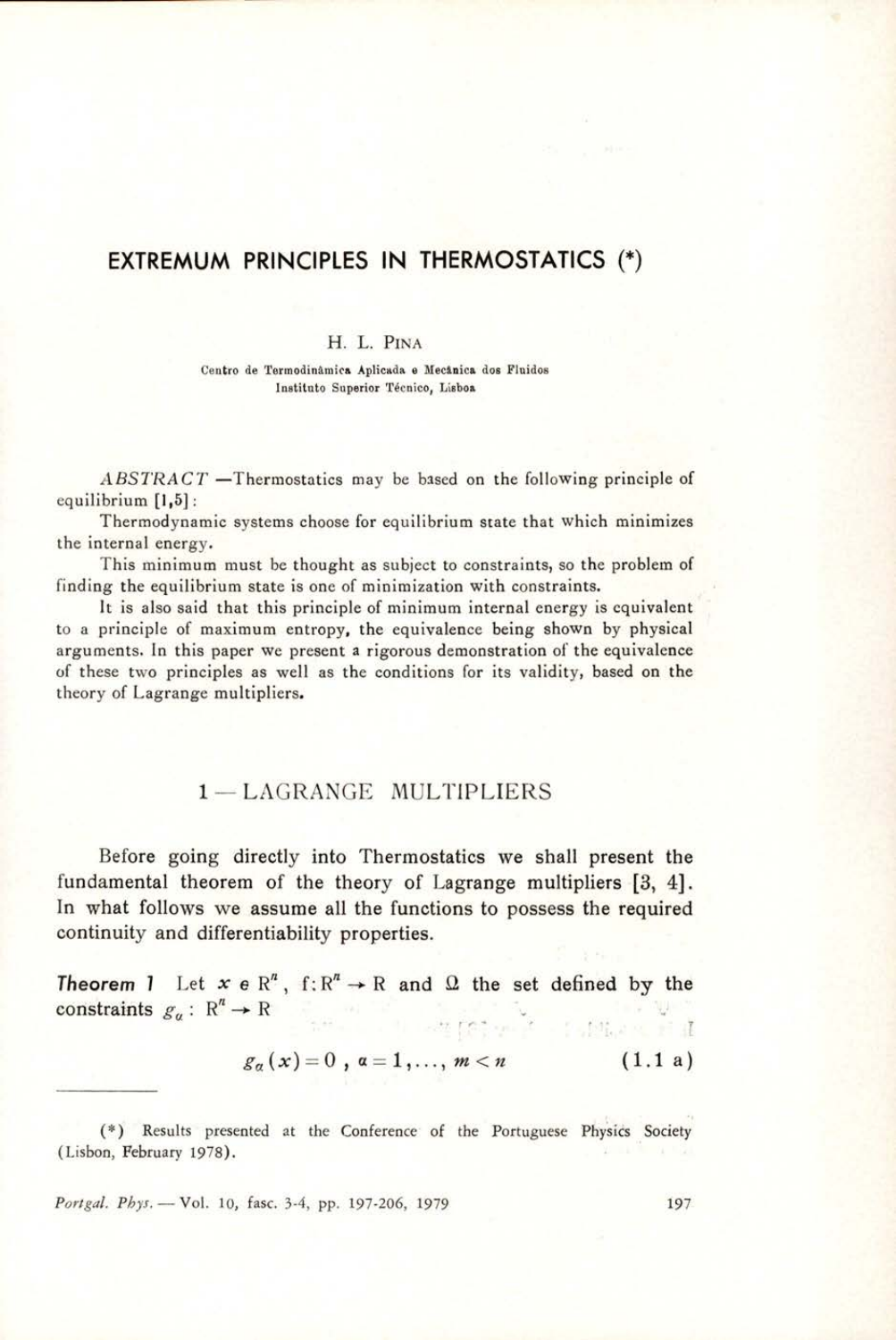Suppose  $x_o$  affords a local minimum to  $f(x)$  in  $\Omega$ , and that  $x<sub>o</sub>$  is normal, i.e., the matrix

$$
\left(\frac{\partial g_{\alpha}}{\partial x^{i}}(x_{o})\right) (a=1,\ldots,m, i=1,\ldots,n) \qquad (1.1 b)
$$

has rank m. Then there exist unique multipliers  $\lambda_1,\ldots, \lambda_m$  such that the function

$$
F(x) = f(x) + \sum_{\alpha=1}^{m} \lambda_{\alpha} g_{\alpha}(x) \qquad (1.1 c)
$$

is minimum at  $x_0$ , i.e.,

$$
\nabla \mathbf{F}(x_o) = \nabla f(x_o) + \sum_{\alpha=1}^{m} \lambda_{\alpha} \nabla g_{\alpha}(x_o) = 0 \quad (1.1 \text{ d})
$$

Furthermore the inequality

$$
F''(x_o, h) \geqslant 0 \tag{1.1 e}
$$

holds for all solutions  $h \neq 0$  of the equations

$$
g'_{\alpha}(x_0, h) = \langle \nabla g_{\alpha}(x_0), h \rangle = 0, \alpha = 1, ..., m \quad (1.1 f)
$$

that is, for all  $h$  tangent to  $\Omega$ .

(We are using the following notation:

|                                | $f'(x, h)$ denotes the differential of f at x in the direction of h |
|--------------------------------|---------------------------------------------------------------------|
| $\nabla f(x)$                  | is the gradient of $f$ at $x$                                       |
| $\langle \cdot, \cdot \rangle$ | represents the inner product and                                    |
| $1 - 1$                        | is the associated norm).                                            |

The numbers  $\lambda_1,\ldots,\lambda_n$  are called Lagrange multipliers and the function  $F(x)$  is known as the Lagrangean. The theorem presents only the necessary conditions for the existence of the multipliers. It is possible to show [3] that the condition

$$
F''(x_o, h) > 0 \tag{1.2}
$$

for all solutions  $h \neq 0$  of (1.1 f) is sufficient for the existence of a minimum.

198 Portgal. Phys. — Vol. 10, fasc. 3-4, pp. 197-206, 1979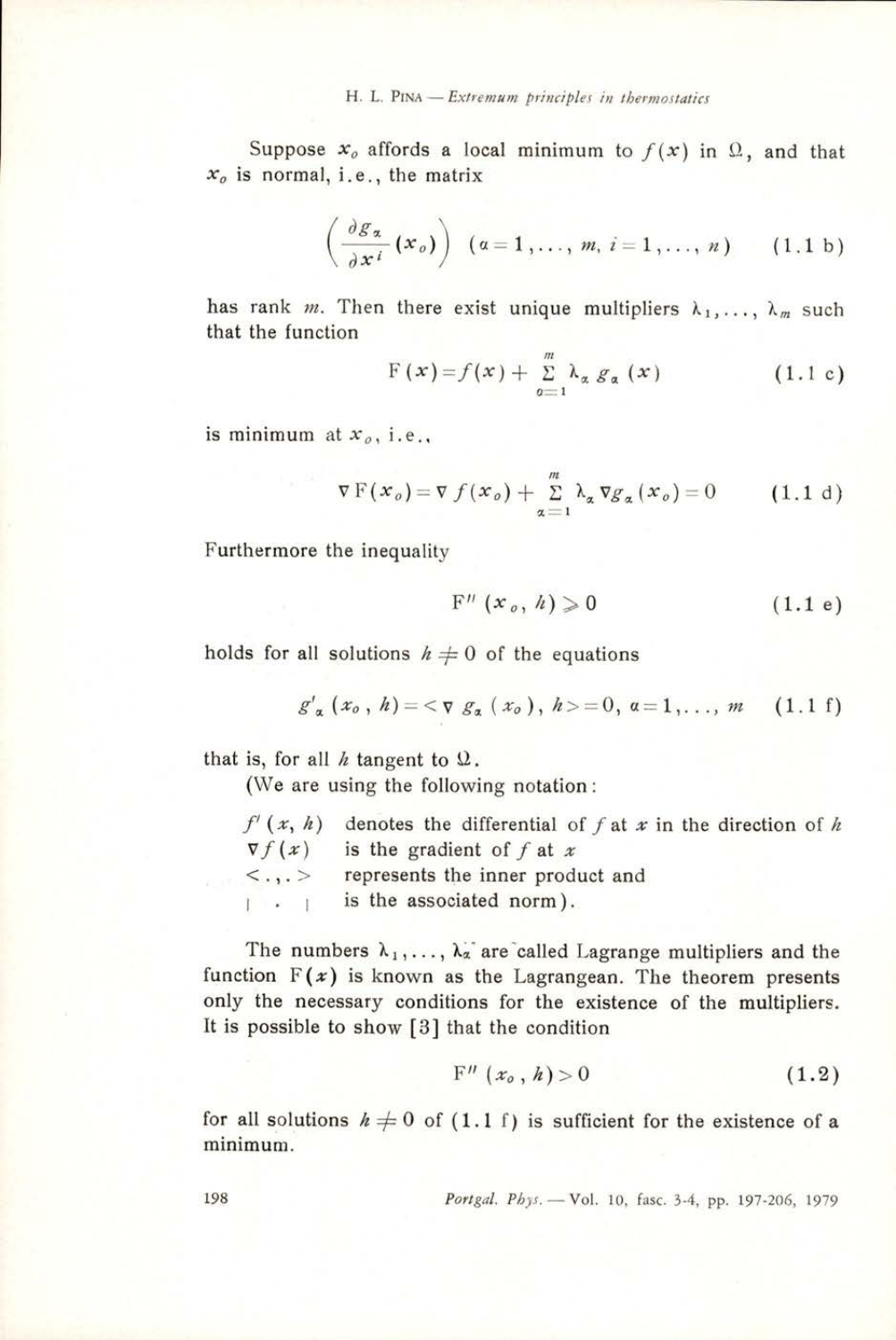We may now return to Thermostatics proper, which assumes that the state of perfect fluids [2,6] is determined by the values of the specific entropy  $s$ , the specific volume  $v$  and mole fractions  $y_1, \ldots, y_r$  of the r chemical constituents of the fluid. The specific internal energy  $u$  is also a state function. When the states are homogeneous, the sole case treated in this paper, to minimize the global internal energy of a system is equivalent to minimize the specific internal energy at each of its points. Thus the equilibrium states are those which minimize

$$
u=u\ (s,\ v,\ y_1,\ldots,\ y_r)\qquad \qquad (1.3)
$$

subject to appropriate constraints. Theorem 1 just presented yields a technique to obtain this minimum and therefore the states of equilibrium.

## 2— PRINCIPLE OF RECIPROCITY

In this paragraph we show the following

**Theorem 2.** Let  $f, g, F, x_0$  and  $\lambda_1, \ldots, \lambda_m$  be as in Theorem 1. Suppose that the  $\lambda' s$  are not all zero. Therefore there exists a  $\lambda_{\beta} \neq 0$ such that  $x_0$  minimizes (if  $\lambda_{\beta} > 0$ ) or maximizes (if  $\lambda_{\beta} < 0$ )  $g_{\beta}(x)$ subject to the following set of constraints:

$$
f(x) = f(x_0) \tag{2.1 a}
$$

$$
g_{\alpha}(x)=0 \quad , \quad \alpha=1,\ldots,\beta-1,\beta+1,\ldots,\ m \qquad (2.1\ b)
$$

The proof is easy. According to Theorem 1, the point  $x<sub>o</sub>$  minimizes the Lagrangean

$$
F(x) = f(x) + \sum_{\alpha=1}^{m} \lambda_{\alpha} g_{\alpha}(x) = \lambda_{\beta} g_{\beta}(x) + f(x) + \sum_{\alpha \neq \beta} \lambda_{\alpha} g_{\alpha}(x) \qquad (2.2 a)
$$

Since by hypothesis  $\lambda_{\text{g}} \neq 0$  we may write

$$
\frac{1}{\lambda_{\beta}} \mathbf{F}(x) = g_{\beta}(x) + \frac{1}{\lambda_{\beta}} f(x) + \sum_{\alpha \neq \beta} \frac{\lambda_{\alpha}}{\lambda_{\beta}} g_{\alpha}(x) \qquad (2.2 \text{ b})
$$

and because  $x_0$  yields a minimum to F  $(x)$ ,  $\nabla F(x_0)=0$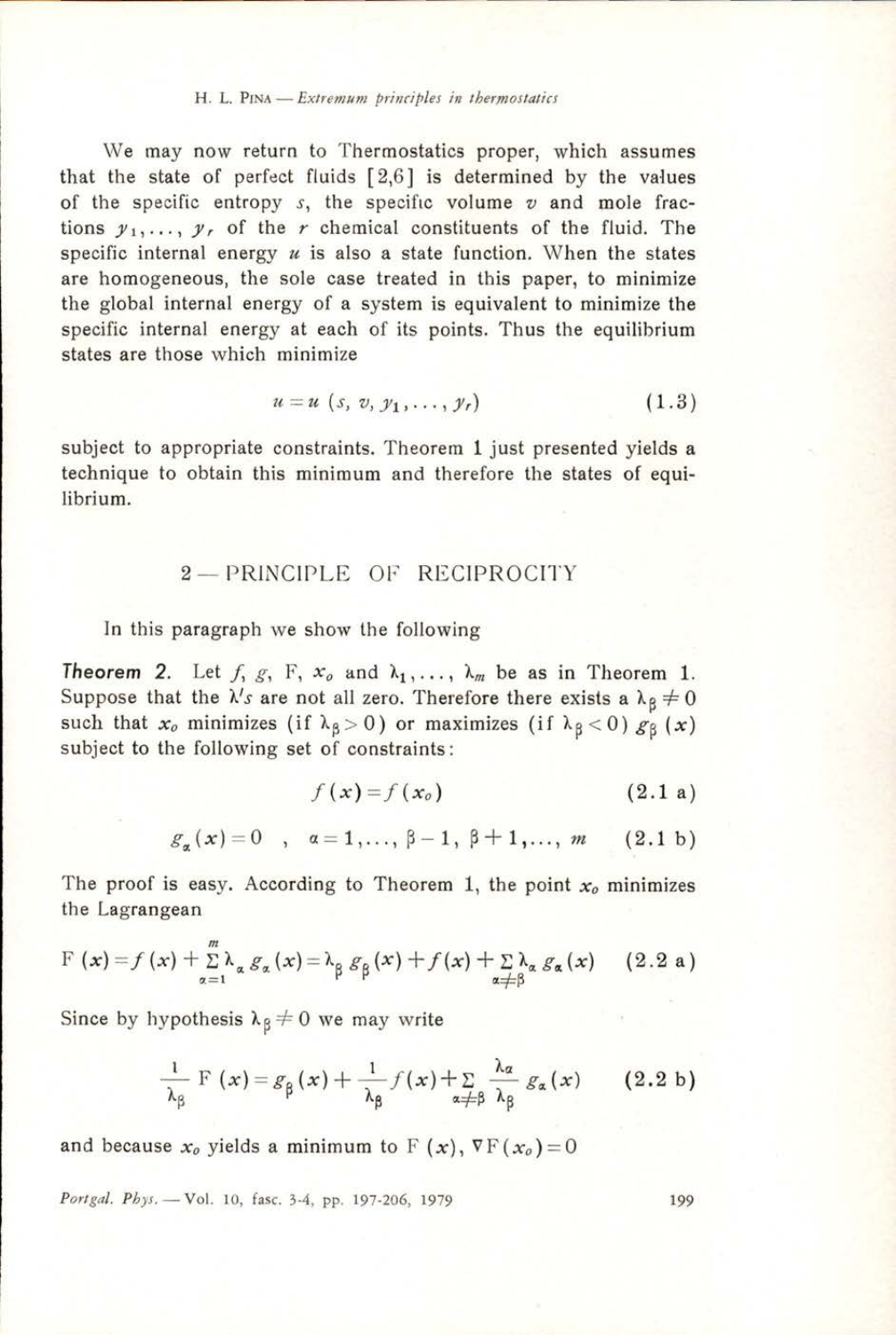$$
0 = \frac{1}{\lambda_{\beta}} \nabla F(x_{o}) = \nabla g_{\beta}(x_{o}) + \frac{1}{\lambda_{\beta}} \nabla f(x_{o}) + \sum_{\alpha \neq \beta} \frac{\lambda_{\alpha}}{\lambda_{\beta}} \nabla g_{\alpha}(x_{o}) \quad (2.2 \text{ c})
$$

Put, for the sake of simplicity,

$$
f(x) = g_{\mathbf{g}}(x) \tag{2.3 a}
$$

$$
\overline{g}_{\alpha}(x) = g_{\alpha}(x) \text{ if } \alpha \neq \beta \tag{2.3 b}
$$

$$
g_{\beta}(x) = f(x) - f(x_o)
$$
 (2.3 c)

and consequently

$$
\overline{F}(x) = g_{\beta}(x) + \frac{1}{\lambda \beta} [f(x) - f(x_{o})] + \sum_{\alpha \neq \beta} \frac{\lambda_{\alpha}}{\lambda \beta} g_{\alpha}(x) \quad (2.4 \text{ c})
$$

Expression (2.2 c) shows that  $\overline{F}(x)$  is the Lagrangean and

$$
\overline{\lambda}_{\mathbf{z}} = \frac{\lambda_{\alpha}}{\lambda_{\beta}} \text{ if } \alpha \neq \beta \tag{2.4 d}
$$

$$
\lambda \beta = 1/\lambda \beta \qquad (2.4 e)
$$

the Lagrange multipliers of the extremization of  $g_8(x)$  subject to constraints  $(2.1)$ .

It remains to discuss the sign of the second differential  $\overline{F}''(x_0, h)$ . We must have now

$$
\overline{\mathrm{F}}^{\prime\prime}\left(\boldsymbol{x}_{o},\,h\right)=\frac{1}{\lambda\beta}\,\mathrm{F}^{\prime\prime}\left(\boldsymbol{x}_{o},\,h\right)\geqslant0\qquad \qquad (2.5)
$$

for all  $h \neq 0$  which are solutions of the equations  $f'(x_0, h) = 0$  and

$$
g'_{\alpha}(x_0, h) = 0
$$
,  $\alpha = 1, ..., \beta - 1, \beta + 1, ..., m$  (2.6 a,b)

We have to prove that the  $h$ 's so obtained define the same set as in (1.1 f).

$$
Portgal. \; Pbys. \; -\; Vol. \; 10, \; \text{fasc.} \; 3-4, \; pp. \; 197-206, \; 1979
$$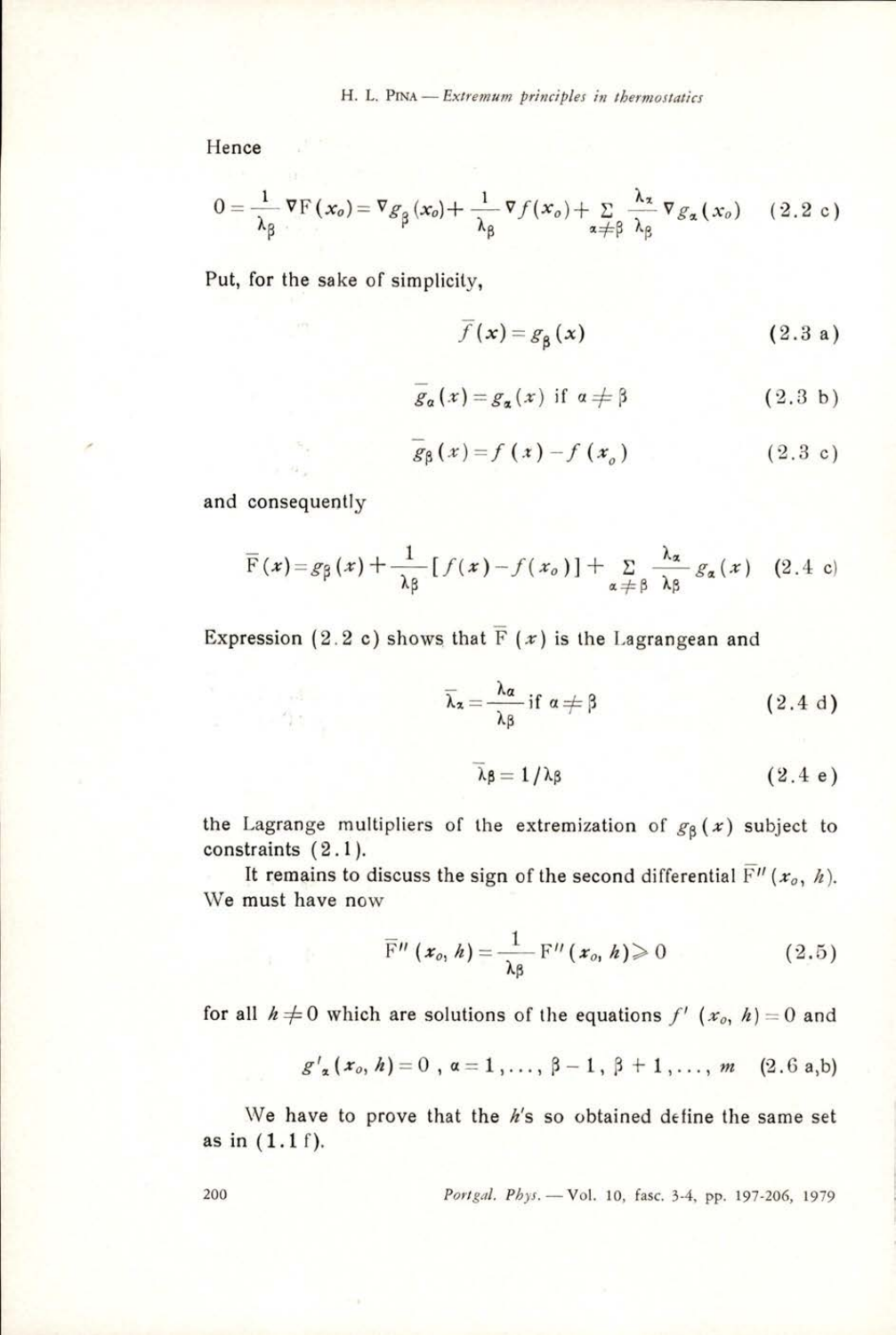This can be done easily by noting that it  $x_0$  is a minimum of  $f(x)$  subject to constraints (1.1 a) one must have

$$
f'(x_o, h) = \langle \nabla f(x_o), h \rangle = 0 \qquad (2.7 a)
$$

for all  $h \neq 0$  satisfying (1.1 a) Similarly in the second case we have at  $x_0$  the equations

$$
g'_{\beta}(x_o, h) = \langle \nabla g_{\beta}(x_o), h \rangle = 0 \qquad (2.7 \text{ b})
$$

for all  $h \neq 0$  satisfying (2.6 a, b). We see by inspection that the two sets of equations differ only in the order the equations are written and define thus the same h's. Therefore the sign of  $F''(x_0, h)$ is the same as  $F''(x_0, h)$  if  $\lambda \beta > 0$  and the contrary if  $\lambda \beta < 0$ , which completes the proof.

We are in condition to apply the reciprocity principle to Thermostatics. Consider the following problem: minimize

$$
u = u (s, v, y_1, \dots, y_r) \tag{2.8 a}
$$

subject to

$$
s = s_o \tag{2.8 b}
$$

and eventually to other constraints which we omit now. According to theorem 1 we must have that at equilibrium (which we denote by the subscript 0)

$$
\frac{\partial u}{\partial s}(s_o, v_o, y_{1o}, \dots, y_{r_o}) + \lambda = 0 \tag{2.9}
$$

and recalling the definition of absolute temperature T

$$
T \equiv \frac{\partial u}{\partial s} (s, v, y_1, \dots y_r)
$$
 (2.10)

we see that the minimum of internal energy is equivalent to the maximum of entropy if and only if

$$
-\lambda = T > 0 \tag{2.11}
$$

The reciprocity principle in this case collapses at  $T=0$ . For systems with a negative temperature the minimum principle of internal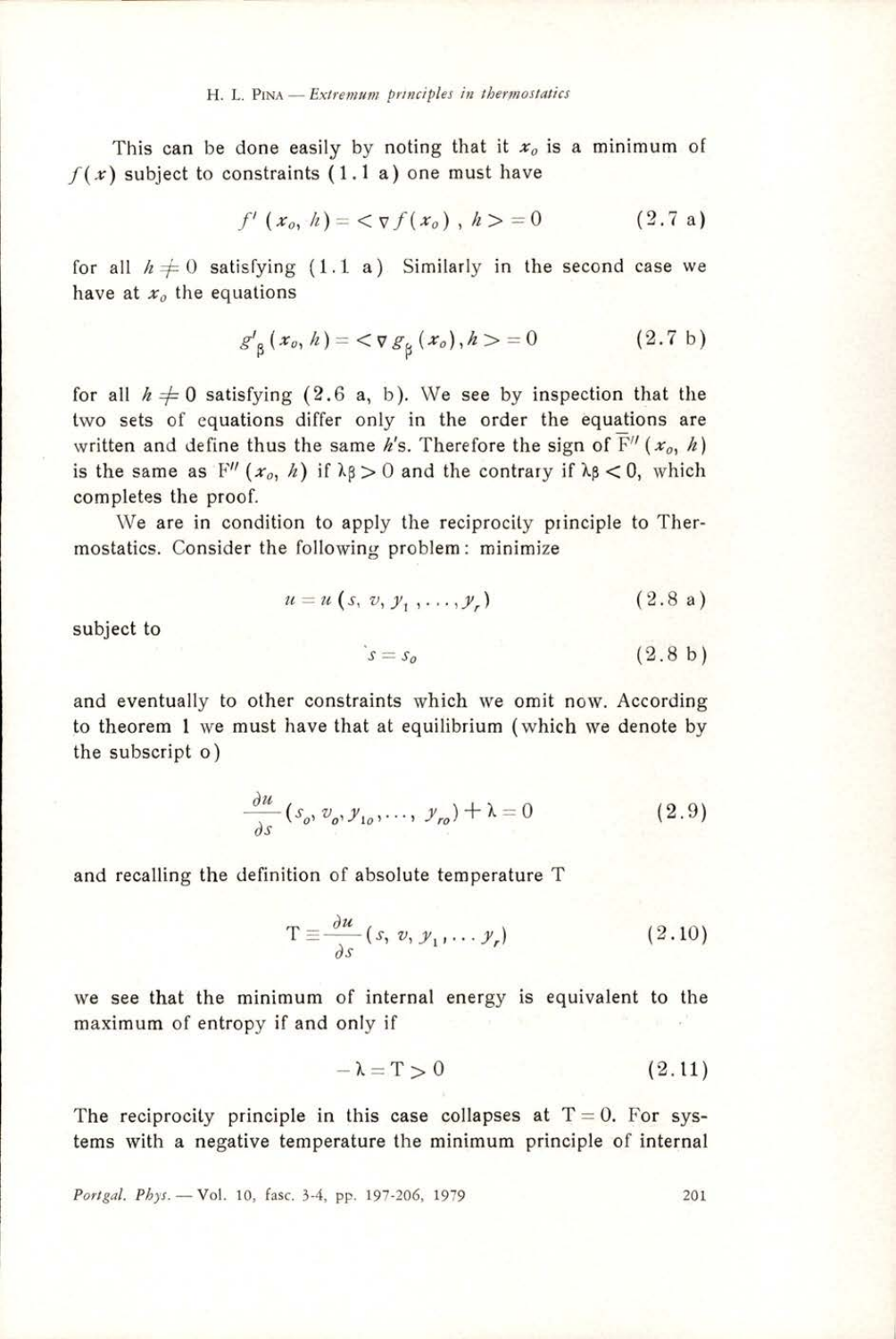energy is associated with a minimum principle of entropy, and a maximum principle of entropy with a maximum principle of internal energy.

## 3— INEQUALITY CONSTRAINTS

In the preceding paragraph we have concentrated on the variables  $u$  and  $s$  to derive the reciprocity principle. When we observe other variables as  $v$  and  $y_i$ 's we recognize that they are by definition non-negative. Thus we must take this fact in due account when setting the minimization or maximization problem. If constraints are given by inequalities ting this theorem some preliminary definitions are required. nal energy.<br>
3 — INEQUALITY CON<br>
In the preceding paragraph we have  $u$  and s to derive the reciprocity principle<br>
variables as  $v$  and  $y_i$ 's we recognize that<br>
the mitaling manualities the test than fact in the minimiza

Definition 3.1 Let the inequality constraints

$$
g_{\alpha}(x) \leq 0 \quad , \quad \alpha = 1, \ldots, m \tag{3.1}
$$

be given. If  $g_{\beta}(x_o) = 0$  the  $\beta$ th constraint is said to be *active* at  $x_o$ . If  $g_{\beta}(x_o) < 0$  the  $\beta$ th constraint is said to be *inactive* at  $x_o$ .

**Definition** 3.2 Let  $\Omega$  be the set of points x satisfying

$$
g_{\alpha}(x) \leq 0, \alpha = 1, \ldots, p; g_{\beta}(x) = 0, \beta = p+1, \ldots, m \qquad (3.2 \text{ a, b})
$$

A point  $x_0$  is regular if every outer normal w of  $\Omega$  at  $x_0$  is expressible in the form

$$
w = \sum_{\alpha=1}^{m} \lambda_{\alpha} \nabla g_{\alpha}(x_{0})
$$
 (3.2 c)

where  $\lambda_1, \ldots, \lambda_p$  are non-negative and  $\lambda_\alpha=0$  wherever  $g_\alpha(x_0) < 0$ ,  $i.e.,$  the  $\alpha$ th constraint is inactive.

We are in condition to give the following

**Theorem** 3. Suppose  $x_0$  yields a local minimum to  $f(x)$  on the set  $\Omega$  defined by the constraints

202 Portgal. Phys. — Vol. 10, fasc. 3-4, pp. 197-206, 1979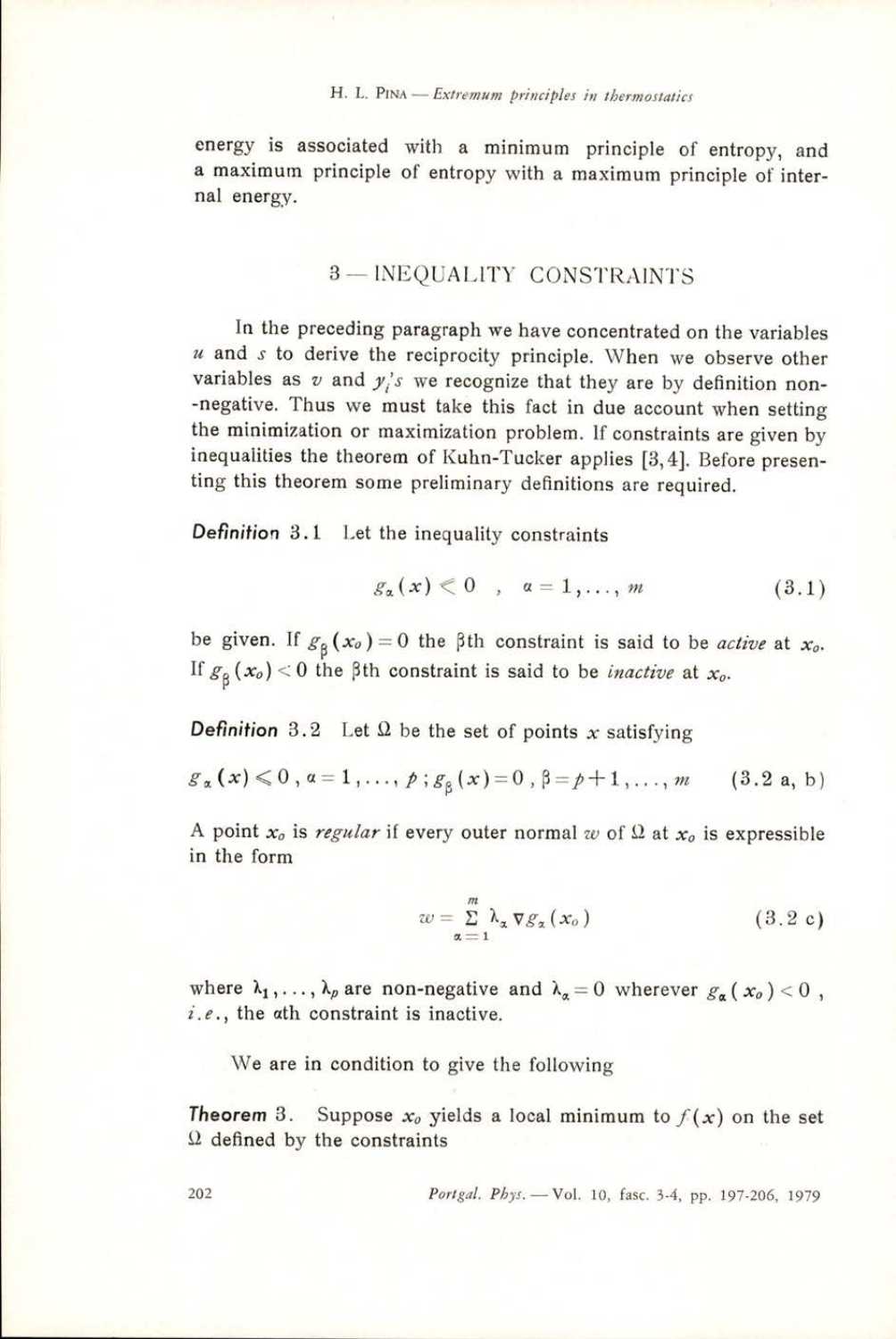H. L. PINA — Extremum principles in the  
rmostatics  

$$
g_{\alpha}(x) \leq 0 , \ \alpha = 1, ..., p ; g_{\beta}(x) = 0 , \ \beta = p+1, ..., m
$$
 (3.3 a)

If  $x_0$  is a regular point of Q then there exist multipliers  $\lambda_1, \ldots, \lambda_m$  such that

$$
\lambda_{\alpha} \geqslant 0 \quad , \quad \alpha = 1, \dots, \quad \text{with } \lambda_{\alpha} = 0 \text{ if } g_{\alpha}(x_{\alpha}) < 0 \quad (3.3 \text{ b})
$$

and such that the function

$$
F(x) = f(x) + \sum_{\alpha=1}^{m} \lambda_{\alpha} g_{\alpha}(x)
$$
 (3.3 c)

is a minimum at  $x_0$ , i.e.,

$$
\nabla \mathbf{F} \left( \mathbf{x}_o \right) = 0 \tag{3.3 d}
$$

and

$$
F''(x_o, h) > 0 \tag{3.3 e}
$$

for all  $h \neq 0$  satisfying the relations:

$$
g'_{\alpha}(x_o, h) \le 0 \text{ if } \alpha \text{ is active and } \lambda_{\alpha} = 0 \qquad (3.3 \text{ f})
$$
  

$$
g'_{\alpha}(x_o, h) = 0 \text{ if } \alpha \text{ is active and } \lambda_{\alpha} > 0 \qquad (3.3 \text{ g})
$$
  

$$
g'_{\alpha}(x_o, h) = 0 \text{ if } \alpha \text{ is inactive} \qquad (3.3 \text{ h})
$$

We are now in position to solve the following problem: minimize  $u=u(s, v, y_1, \ldots, y_r)$  subject to the constraints:

$$
s - s_o = 0 \tag{3.4 a}
$$

$$
-v \leq 0 \tag{3.4 b}
$$

$$
v-b \leq 0 \tag{3.4 c}
$$

$$
-y_i \leq 0 \, , \, i=1,\ldots,\,r \tag{3.4 d}
$$

$$
\sum_{i=1}^{r} y_i - 1 = 0 \tag{3.4 e}
$$

Constraint (3.4 a) specifies the value of the entropy and constraint (3.4 b) assures us that the solution of the above problem will not yield negative values for the volume. Constraint  $(3.4 c)$  is introduced here because for perfect fluids the volume is not specified in advance but only an upper bound is given. For instance, when dealing with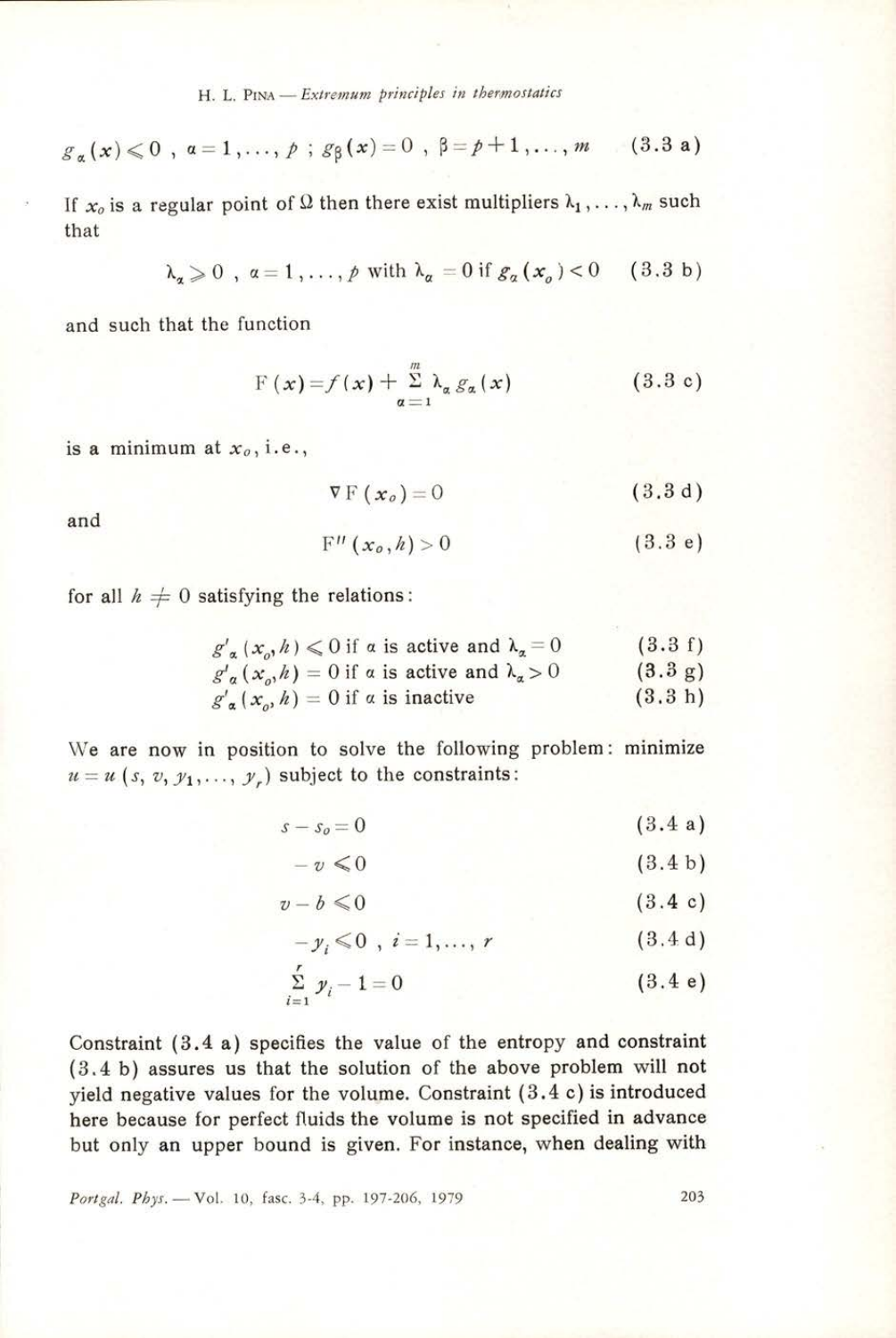H. L. PINA -- Extremum principles in thermostatics<br>gases, the volume of the container is such an upper bound, but there is no a priori reason to suppose the gas will never assume a volume less than this. If in fact we do require that the gas occupies always the largest volume available to it then we must be aware we have introduced a constitutive assumption. Constraints (3.4 d, e) are mere consequences of the definitions of molar fractions.

Applying theorem 3 we obtain

$$
\frac{\partial u}{\partial s} \left( \dots \right) + \lambda_1 = 0 \tag{3.5 a}
$$

$$
\partial u/\partial v \quad (\dots) - \lambda_2 = 0 \,, \lambda_2 > 0 \,, \lambda_2 = 0 \text{ if } v > 0 \tag{3.5 b}
$$

$$
\partial u/\partial v \quad (\dots) + \lambda_3 = 0 \,, \lambda_3 > 0 \,, \lambda_3 = 0 \text{ if } v < b \tag{3.5 c}
$$

$$
\frac{\partial u}{\partial y_i}(\dots) - \lambda_{s+i} = 0, \lambda_{s+i} > 0, \lambda_{s+i} = 0 \text{ if } y_i > 0 \quad (3.5 \text{ d})
$$

$$
\frac{\partial u}{\partial y_i}(\ldots) - \lambda_{s+r+i} = 0 \tag{3.5 e}
$$

where the symbol (...) stands as an abbreviation to the list of variables  $(s_0, v_0, y_1, \ldots, y_n)$ .

As we have seen, the temperature is assumed to be non-negative, therefore by  $(2.11) - \lambda_1 = T \ge 0$ . This implies that the entropy at the minimum is  $s_o$ . There is no loss of generality in this case to substitute the equality constraint (3.4 a) by an inequality constraint

$$
s - s_o < 0 \tag{3.6}
$$

The pressure is given in Thermostatics by

$$
P = -\frac{\partial u}{\partial v}(s, v, y_1, \dots, y_r)
$$
 (3.7)

If a perfect fluid is such that the constraint  $(3.5 c)$  is always active for all  $b \ge 0$  then we can assert by (3.4 c) that the pressure P is a non-negative function or that the internal energy  $u$  is a non-increasing function of the volume  $v$ . It is easily seen that the converse is also true.

If we had set  $v=b$  instead of  $(3.4 c)$ , the conclusion we have just reached would not have been possible. In fact we would have introduced, in an implicit way, a constitutive hypothesis.

204 Portgal. Phys. —Vol. 10, fasc. 3-4, pp. 197-206, 1979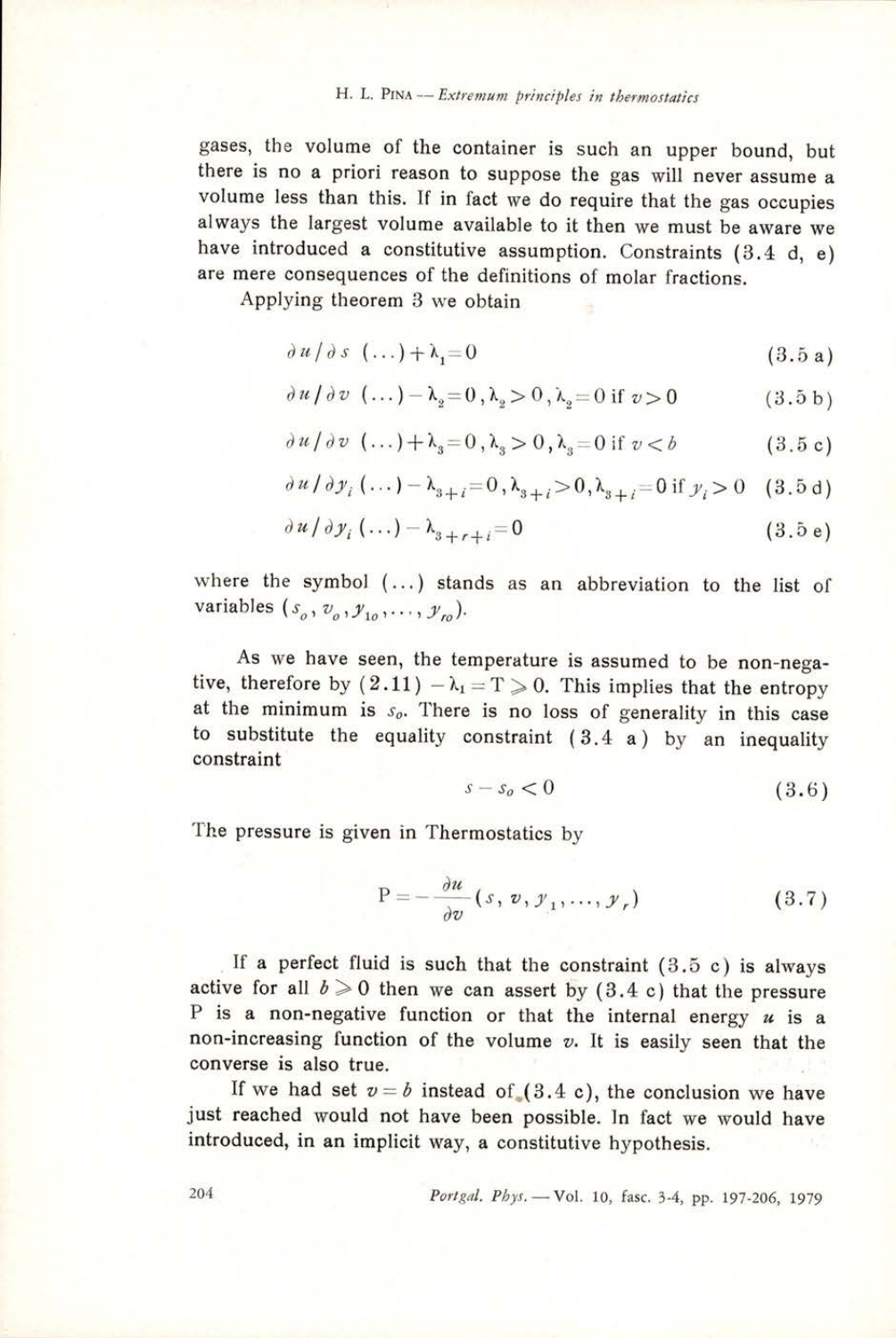## 4— LAGRANGEANS IN THERMOSTATICS

Let us return to the problem of minimising  $u(x, v, y_1, \ldots, y_r)$ subject to  $s - s_0 \leq 0$ . As we have shown in 3, the Lagrangean function for this case is

$$
f = u(s, v, y_1, ..., y_r) - T_a(s - s_a)
$$
 (4.1 a)

We can write also that, because  $f$  is minimum at equilibrium,

$$
u(s_0, v_0, y_{10}, \ldots, y_{r0}) \leq u(s, v, y_1, \ldots, y_r) - T_0(s - s_0)
$$
 (4.1 b)

or

$$
u(s_0, v_0, y_{10}, \ldots, y_{r0}) - T_0 s_0 \leq u(s, v, y_1, \ldots, y_r) - T_0 s \quad (4.2)
$$

We recognize both members of this inequality to be the Helmholtz free energy at the temperature  $T<sub>o</sub>$ , evaluated at equilibrium (the LHS) and at any state (the RHS). Therefore for a given temperatura  $T<sub>o</sub>$  the equilibrium state minimizes the Helmholtz free energy.

It is now immediate that the corresponding principle for the constraint  $v - v_0 \leq 0$  is the minimization of the entalpy  $h = u + Pv$ , such that

$$
u(s_0, v_0, y_{10}, \ldots, y_{r0}) + P_0 v_0 \leq u(s, v, y_1, \ldots, y_r) + P_0 v \qquad (4.3)
$$

For the set of constraints  $s - s_0 \leq 0$ ,  $v - v_0 \leq 0$  the Gibbs free energy  $g = u - Ts + Pv$  is the one to minimize and we have

$$
u(s_o, v_o, y_{ko}) + P_o v_o - T_o s_o \leq u(s, v, y_k) + P_o v - T_o s \qquad (4.4)
$$

This inequality is identical to that postulated by Coleman and Noll [2].

The author wishes to thank Professor A. G. Portela for several fruitful discussions on the subject of this paper.